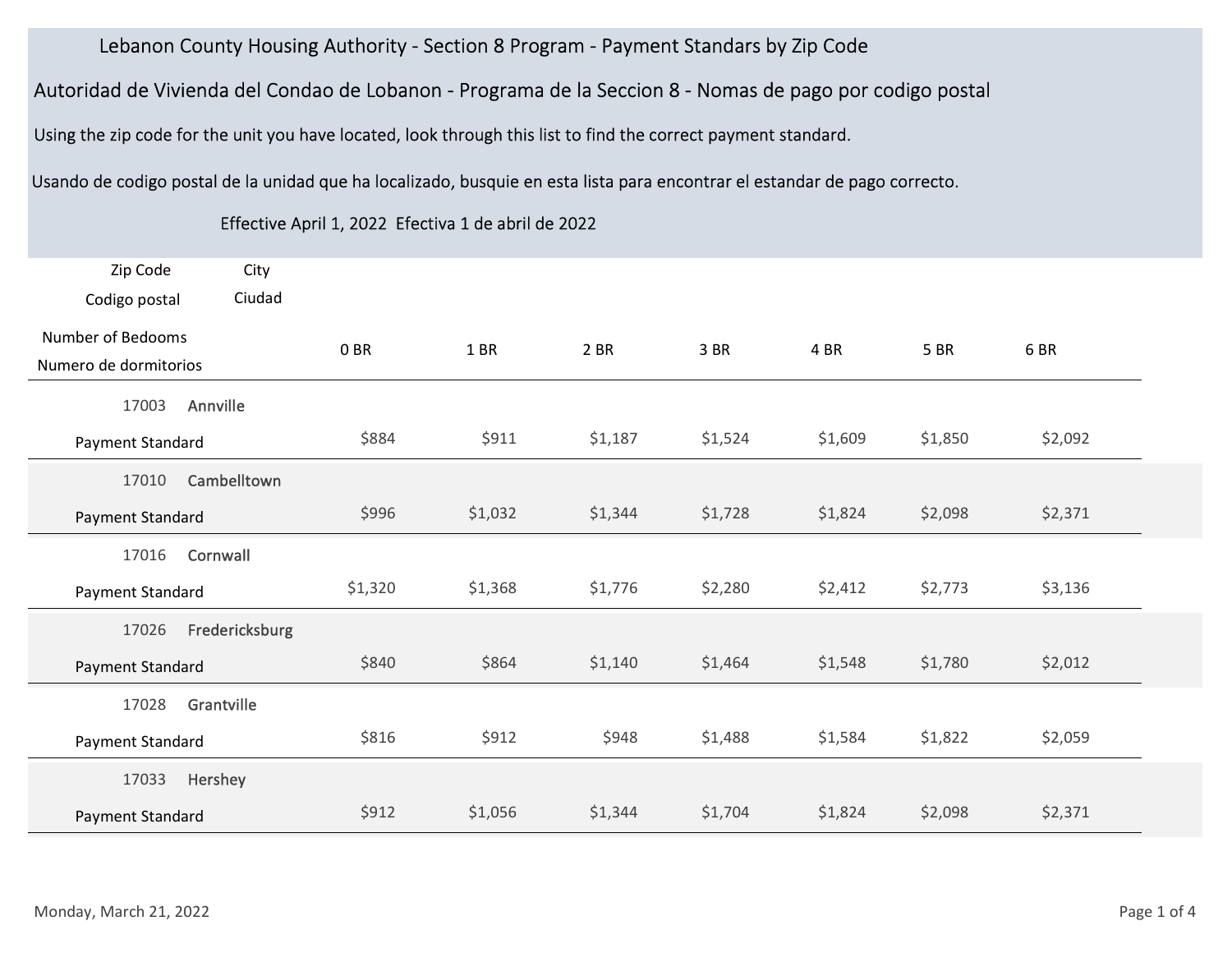| Zip Code<br>City<br>Ciudad<br>Codigo postal      |         |         |         |         |         |             |         |             |
|--------------------------------------------------|---------|---------|---------|---------|---------|-------------|---------|-------------|
|                                                  |         |         |         |         |         |             |         |             |
|                                                  |         |         |         |         |         |             |         |             |
| Number of Bedooms<br>Numero de dormitorios       | 0B      | 1 BR    | $2$ BR  | 3 BR    | 4 BR    | <b>5 BR</b> | 6BR     |             |
| 17038<br>Jonestown<br>Payment Standard           | \$864   | \$888   | \$1,164 | \$1,500 | \$1,584 | \$1,822     | \$2,059 |             |
| Klienfeltersville<br>17039<br>Payment Standard   | \$828   | \$864   | \$1,128 | \$1,440 | \$1,524 | \$1,752     | \$1,981 |             |
| 17041<br>Lawn<br>Payment Standard                | \$972   | \$1,056 | \$1,356 | \$1,728 | \$1,836 | \$2,111     | \$2,387 |             |
| Lebanon - South<br>17042<br>Payment Standard     | \$900   | \$924   | \$1,212 | \$1,560 | \$1,644 | \$1,890     | \$2,137 |             |
| Lebanon - North<br>17046<br>Payment Standard     | \$884   | \$911   | \$1,187 | \$1,524 | \$1,609 | \$1,850     | \$2,092 |             |
| <b>Mount Gretna</b><br>17064<br>Payment Standard | \$1,080 | \$1,116 | \$1,452 | \$1,860 | \$1,968 | \$2,263     | \$2,558 |             |
| Myerstown<br>17067<br>Payment Standard           | \$884   | \$911   | \$1,187 | \$1,524 | \$1,609 | \$1,850     | \$2,092 |             |
| 17073<br>Newmanstown<br>Payment Standard         | \$828   | \$876   | \$1,116 | \$1,428 | \$1,512 | \$1,739     | \$1,966 |             |
| 17077 Ono<br>Payment Standard                    | \$864   | \$888   | \$1,164 | \$1,500 | \$1,584 | \$1,822     | \$2,059 |             |
| Monday, March 21, 2022                           |         |         |         |         |         |             |         | Page 2 of 4 |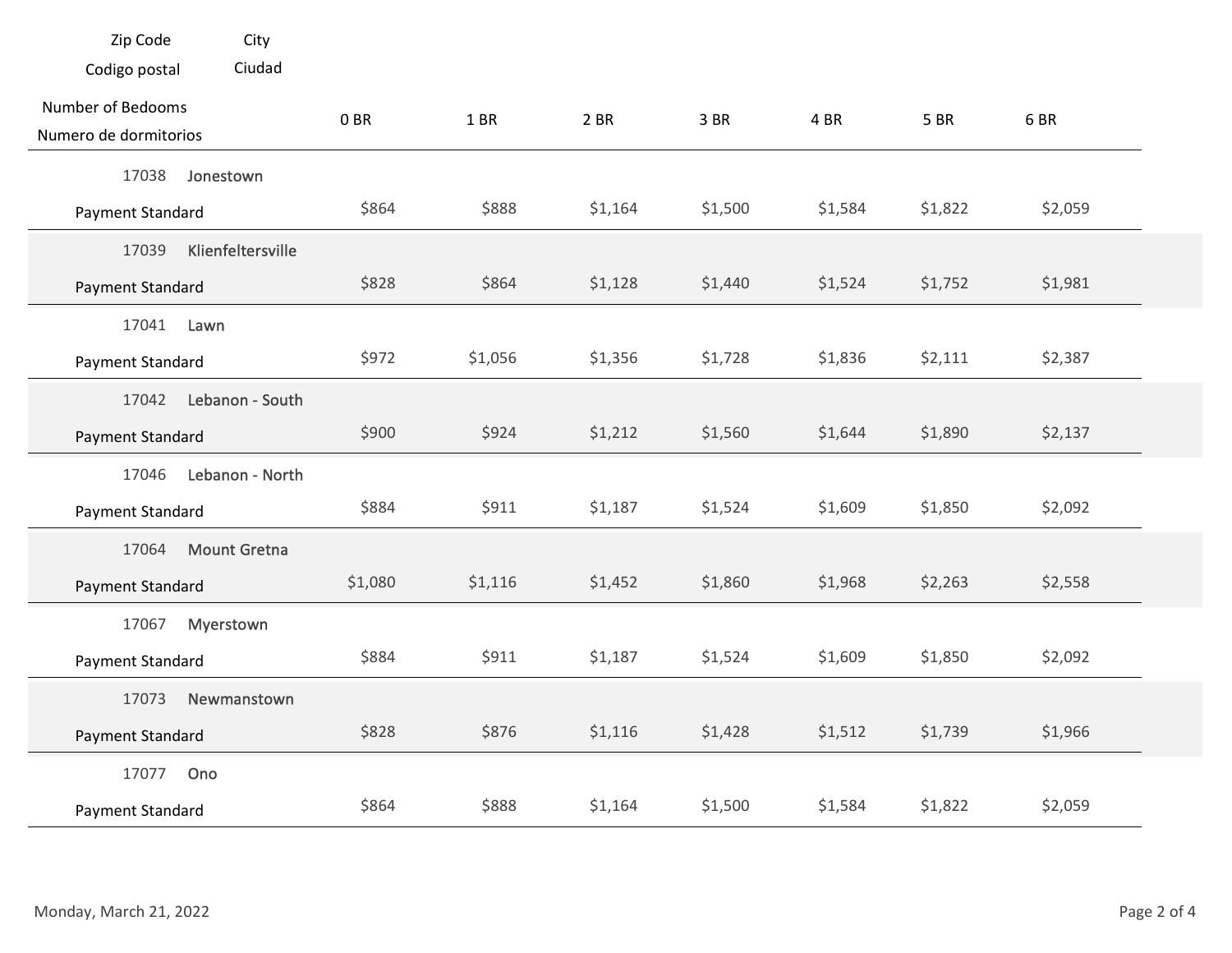| Zip Code<br>City<br>Ciudad<br>Codigo postal    |       |         |         |         |         |             |             |  |
|------------------------------------------------|-------|---------|---------|---------|---------|-------------|-------------|--|
| Number of Bedooms<br>Numero de dormitorios     | 0 BR  | 1 BR    | 2 BR    | 3 BR    | 4 BR    | <b>5 BR</b> | 6BR         |  |
| Palmyra<br>17078<br>Payment Standard           | \$996 | \$1,032 | \$1,344 | \$1,728 | \$1,824 | \$2,098     | \$2,371     |  |
| Quentine<br>17083<br>Payment Standard          | \$900 | \$924   | \$1,212 | \$1,560 | \$1,644 | \$1,890     | \$2,137     |  |
| 17085<br>Rexmont<br>Payment Standard           | \$888 | \$912   | \$1,188 | \$1,524 | \$1,608 | \$1,849     | \$2,090     |  |
| Richland<br>17087<br>Payment Standard          | \$876 | \$924   | \$1,200 | \$1,524 | \$1,632 | \$1,877     | \$2,122     |  |
| Schaefferstown<br>17088<br>Payment Standard    | \$924 | \$948   | \$1,236 | \$1,584 | \$1,680 | \$1,932     | \$2,184     |  |
| 17545 Manheim<br>Payment Standard              | \$948 | \$1,104 | \$1,392 | \$1,752 | \$1,884 | \$2,166     | \$2,449     |  |
| <b>Pine Grove</b><br>17963<br>Payment Standard | \$888 | \$912   | \$1,188 | \$1,524 | \$1,608 | \$1,849     | \$2,090     |  |
| Robesonia<br>19551<br>Payment Standard         | \$768 | \$888   | \$1,140 | \$1,416 | \$1,548 | \$1,780     | \$2,012     |  |
| Womelsdorf<br>19567<br>Payment Standard        | \$828 | \$972   | \$1,248 | \$1,548 | \$1,692 | \$1,945     | \$2,200     |  |
|                                                |       |         |         |         |         |             |             |  |
| Monday, March 21, 2022                         |       |         |         |         |         |             | Page 3 of 4 |  |